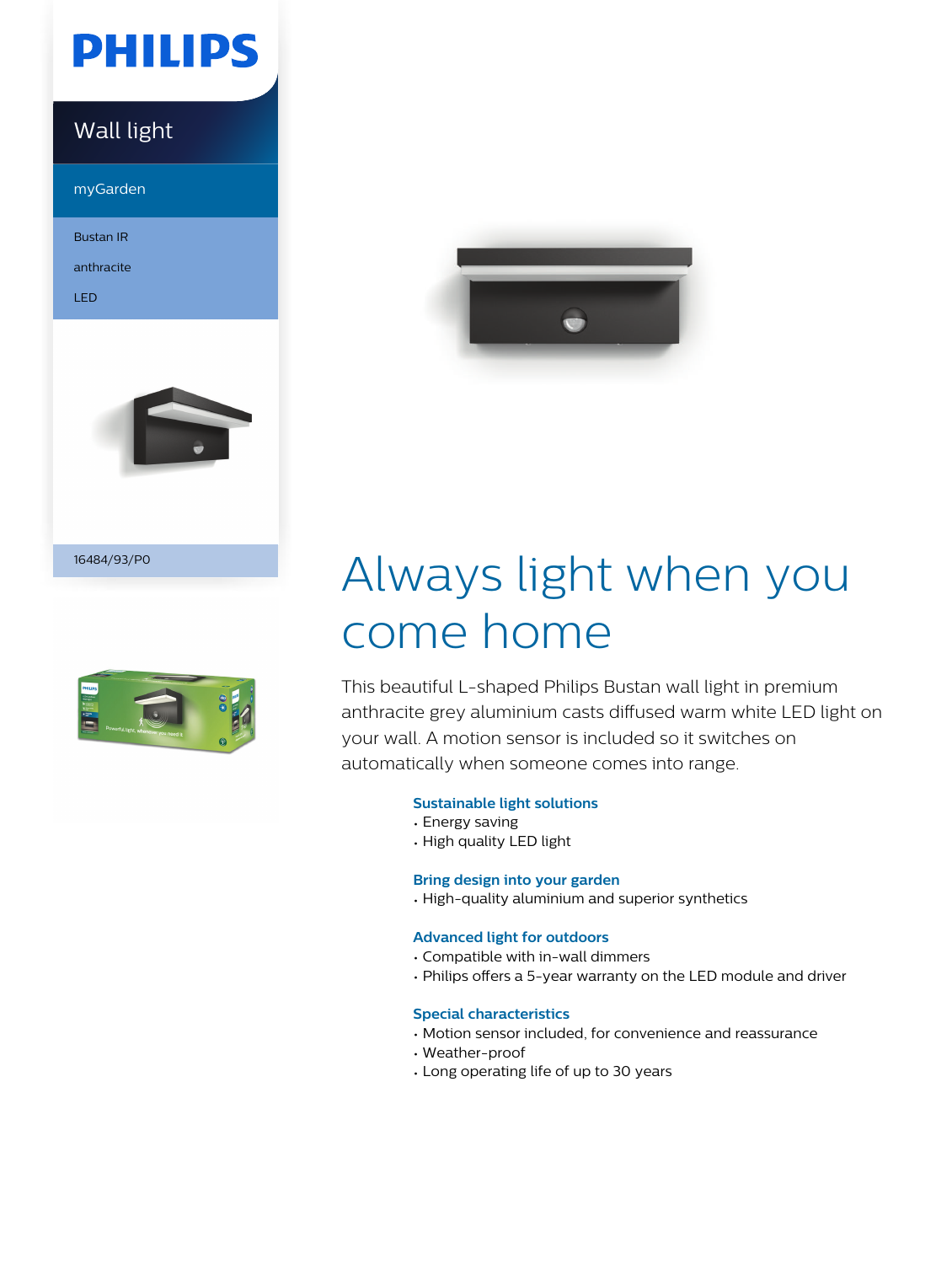## **Highlights**

#### **Energy saving**



This Philips light conserves energy compared to traditional light sources, helping you to save money on your electricity bills and do your bit for the environment.

#### **High quality LED light**

The LED light bulb delivered with this Philips lamp is a unique solution developed by Philips. It turns on instantly, enables an optimal light output and brings out vivid colours in your home.

#### **High quality material**

This Philips lamp is made specifically for outdoor spaces. It's hard-wearing and built to last, so it will light up your garden night after night. It's constructed from high-quality die-cast aluminium and superior synthetics.

#### **Compatible with in-wall dimmers**



Adjust the brightness of this Philips light with an in-wall dimmer (not included) to set the mood in the room, highlight a feature of your home and more.

#### **5-year warranty on LED system**



On top of the standard 2-year warranty for this lamp, Philips offers a 5-year warranty on the LED system, meaning the LED module and the driver in this lamp.

#### **Motion sensor included**



A motion sensor is included to welcome you when you return home or let you know when someone has arived. When the sensor detects movement, the lamp switches on automatically.

#### **Weather-proof**



This Philips outdoor lamp is specially designed for humid outdoor environments and has undergone rigorous tests to ensure its water resistance. The IP level is described by two figures: the first one refers to the protection level against dust, the second against water. This lamp is designed with IP44: it is protected against splashing water. This product is most common and ideal for general outdoor use.

#### **Long operating (30 yrs)**



A light source you can trust. The integrated LEDs used in this Philips LED lamp will last up to 30,000 hours (which equals 30 years on the basis of an average use of 3 hours/day with at least 13,000 on/off switching cycles). It feels so good to think that you won't have to worry about maintenance or light bulb replacement while having the perfect light ambience in your home.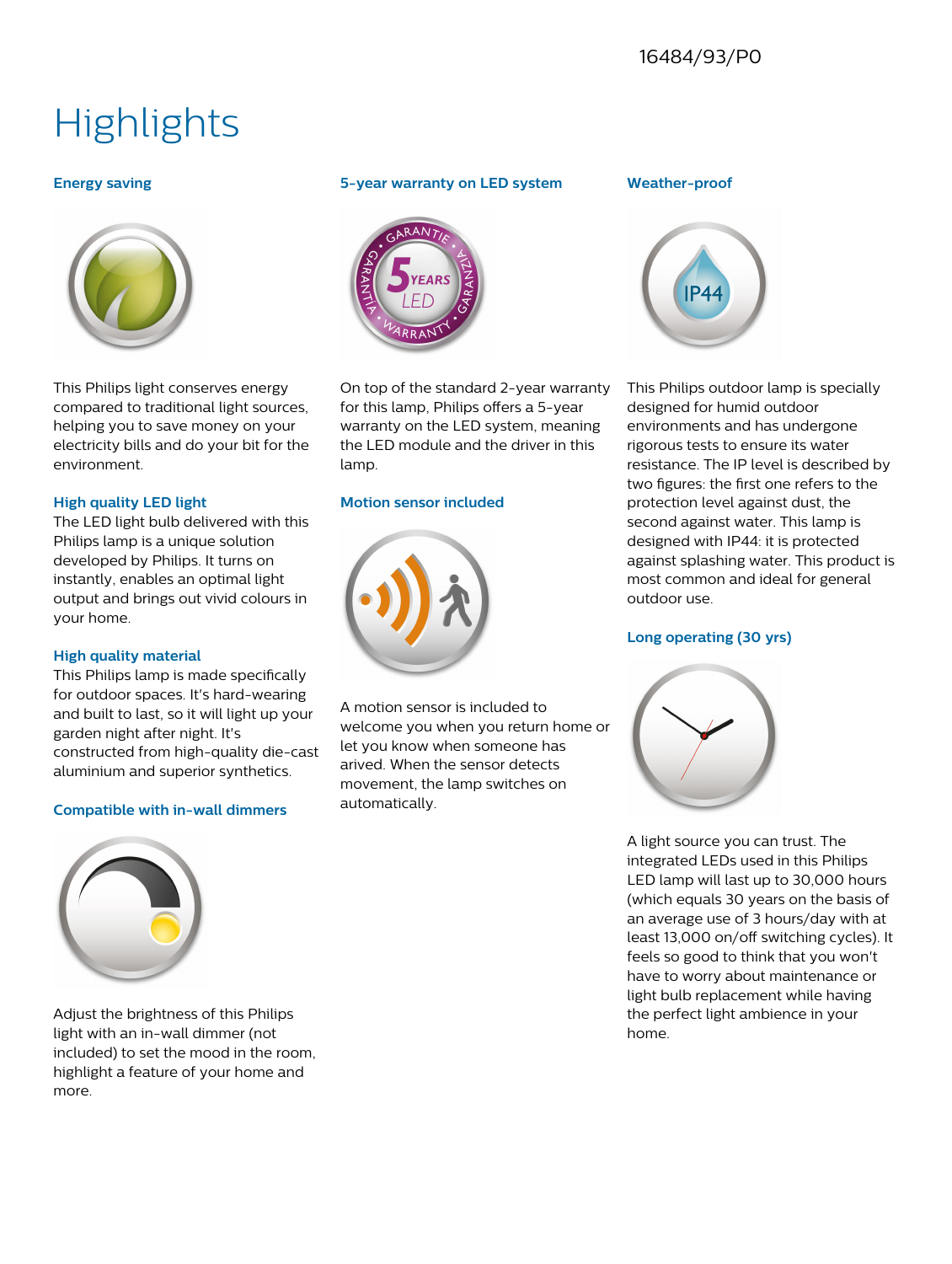## **Specifications**

#### **Design and finishing**

- Colour: anthracite
- Material: aluminium

#### **Extra feature/accessory incl.**

- 5 year warranty on the LED module: Yes
- Compatible with most dimmers: Yes
- Fully weatherproof: Yes
- LED integrated: Yes
- Motion sensor: Yes

#### **Garden area**

• Garden area: Front garden

#### **Miscellaneous**

- Especially designed for: Garden and Patio
- Style: Modern
- Type: Wall light
- EyeComfort: Yes

#### **Product dimensions and weight**

- Height: 9.2 cm
- Length: 22 cm
- Net weight: 0.575 kg
- Width: 7.8 cm

#### **Service**

• Warranty: 2 year(s)

#### **Technical specifications**

- Lifetime up to: 30,000 h
- Light source equivalent to traditional bulb of: 40 W
- Total lumen output fixture: 1000 lm
- Bulb technology: LED
- Light colour: warm white
- Mains power: 50-60 Hz
- Fixture dimmable: Yes
- LED: Yes
- Built-in LED: Yes
- Energy class included light source: Built-in LED
- Number of bulbs: 2
- Wattage bulb included: 4.5 W
- IP code: IP44
- Class of protection: I earthed
- Light source replaceable: No

#### **Design and finishing**

- Colour: anthracite
- Garden area: Front garden
- Especially designed for: Garden and Patio
- EAN/UPC product: 8718696158883
- Warranty: 2 year(s)
- 5 year warranty on the LED module: Yes
- Net weight: 0.575 kg
- Material: aluminium
- Style: Modern
- Gross weight: 0.650 kg
- Type: Wall light
- Height: 22.500 cm
- Height: 9.2 cm
- Lifetime up to: 30,000 h
- EyeComfort: Yes
- Length: 8.500 cm
- Width: 9.900 cm
- Material number (12NC): 915005378401
- Length: 22 cm
- Net weight: 0.575 kg
- Width: 7.8 cm
- Light source equivalent to traditional bulb of: 40 W
- Compatible with most dimmers: Yes
- Total lumen output fixture: 1000 lm
- Bulb technology: LED
- Light colour: warm white
- Fully weatherproof: Yes
- LED integrated: Yes
- Mains power: 50-60 Hz
- Fixture dimmable: Yes
- LED: Yes
- Built-in LED: Yes
- Energy class included light source: Built-in LED
- Motion sensor: Yes
- Number of bulbs: 2
- Wattage bulb included: 4.5 W
- IP code: IP44
- Class of protection: I earthed
- Light source replaceable: No